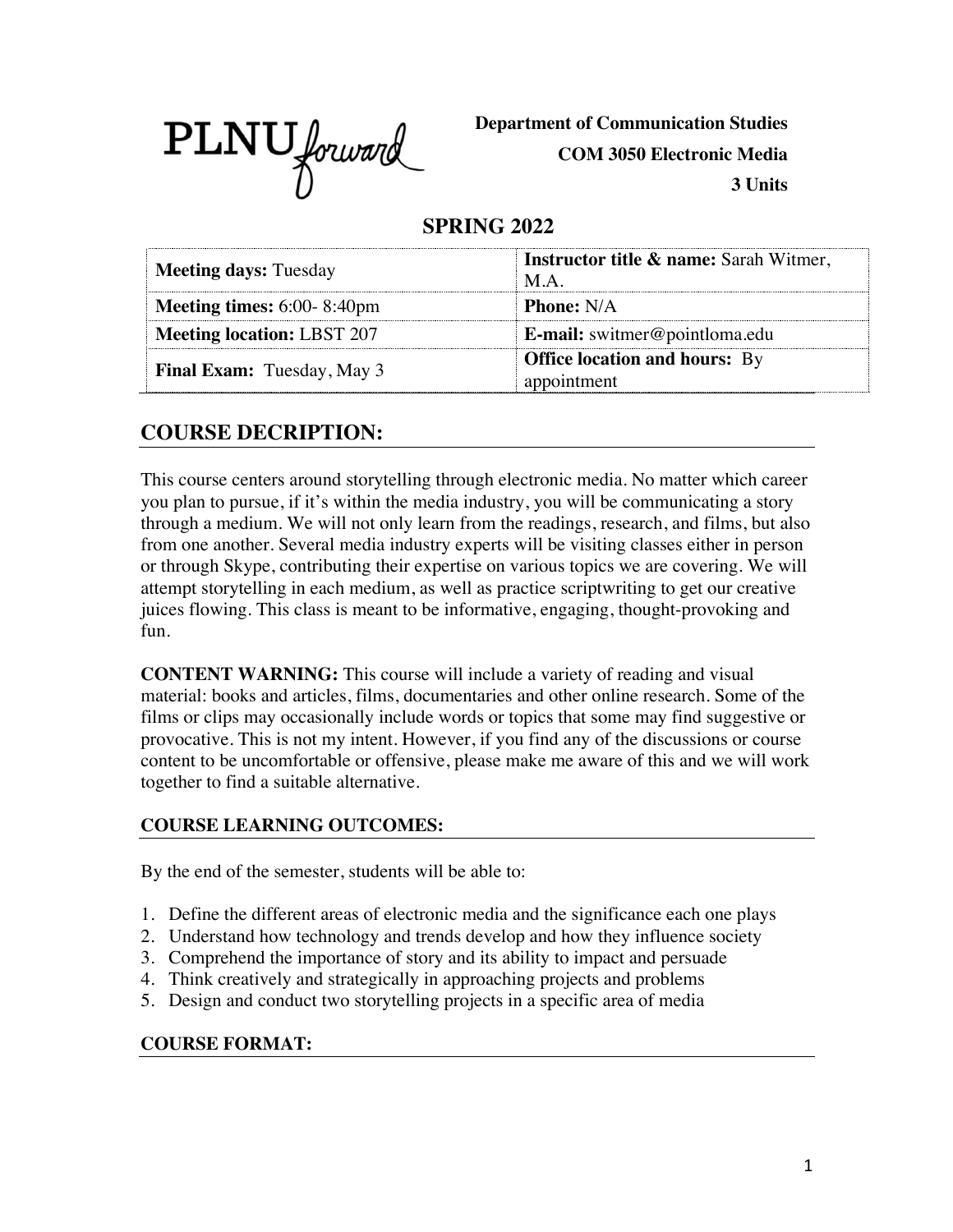In this interactive course, we will share ideas, knowledge and experiences with and through electronic media. Students will be graded based on their contribution and involvement throughout the semester. Each student will bring work, ideas, and experiences to share to the group discussion, which will be facilitated by Professor Witmer.

#### **COURSE TEXTBOOK (optional):**

*Screenplay: The Foundations of Screenwriting* by Syd Field (2005).

# **ASSESSMENT AND GRADING**

|                                      | 45 |
|--------------------------------------|----|
| <b>Final Project</b>                 |    |
| <b>Final Project Rough Draft</b>     |    |
| <b>Self-Brand Presentation</b>       | 10 |
| Weekly Medium Workshop $(9 \t@5pts)$ | 45 |
| Weekly Medium Analysis (9@5pts)      | 45 |

#### **GRADING SCALE:**

| Grade | <b>Percent</b> | Grade             | <b>Percent</b> |
|-------|----------------|-------------------|----------------|
|       | 93-100         | C                 | 73-76          |
| $A -$ | 90-92          | $\mathcal{C}_{-}$ | 70-72          |
| $B+$  | 87-89          | D+                | 67-69          |
| B     | 83-86          | D                 | 63-66          |
| B-    | 80-82          | D-                | $60 - 62$      |
|       | 77-79          | F                 | $0-59$         |

#### **GRADING STANDARDS:**

"A's"…are awarded for work that is **highly exceptional**, **shows insight** and **analysis** in submittals and class discussion and **goes beyond all minimal requirements** 

#### "B's"…are awarded for work that is above average and **goes beyond minimal requirements.**

"C's"…are awarded for work that meets basic standards and requirements.

"D's"……..are awarded for below average work that usually lacks minimal requirements.

"F's"……..are awarded for work that clearly does not meet minimal standards, or is not completed.

#### **GRADE CONCERNS:**

If you feel that you were unjustly evaluated on any assignment, please talk with me within ONE week after the assignment has been returned. An appeal is welcome by scheduling an appointment. Please come with a well-reasoned and written explanation of why the grade should be changed, and I will be happy to discuss it with you. Asking for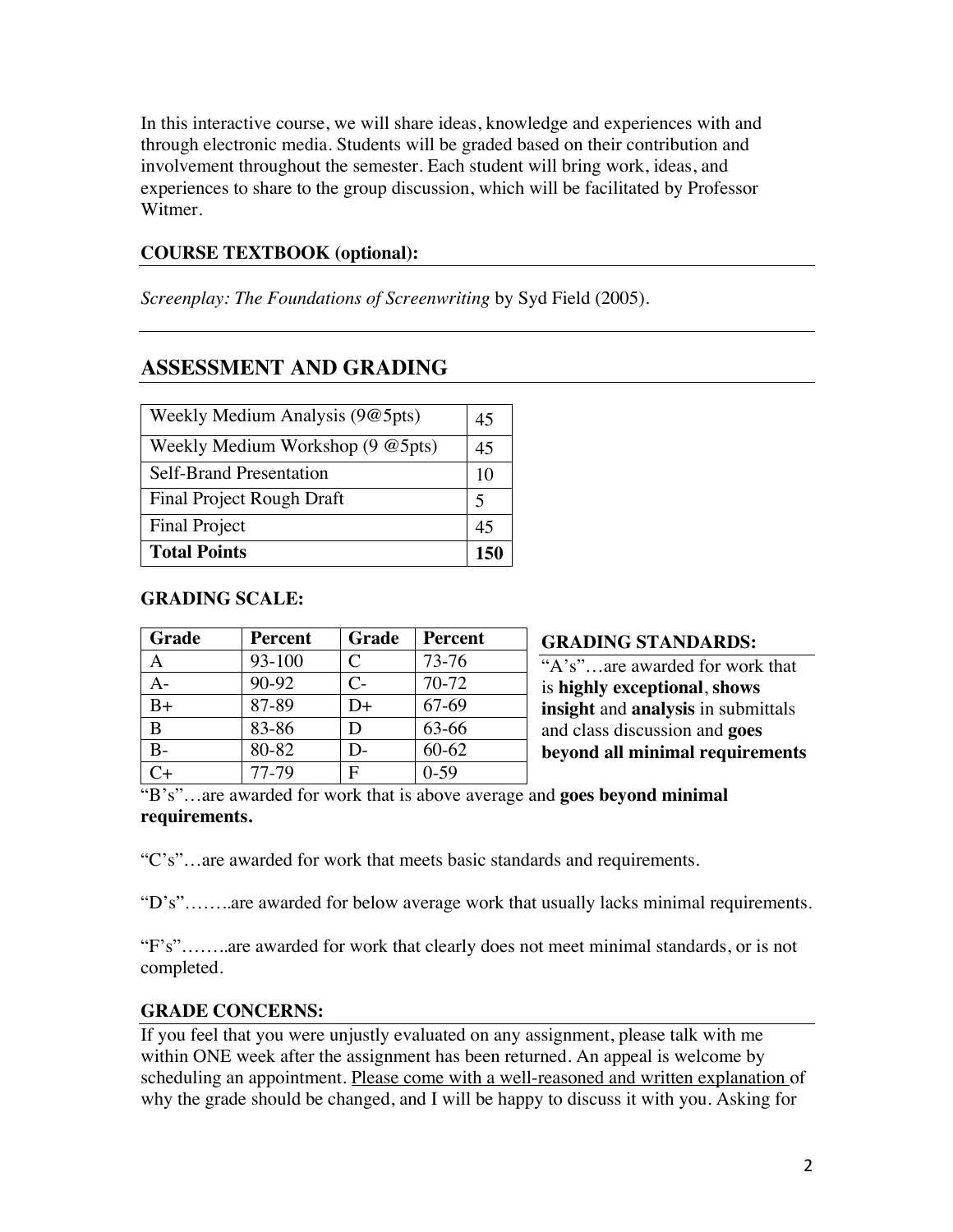an appeal and defending your case does not secure, nor imply a change of grade. If at any point during the course you are concerned with your overall class grade or other issues in the course, please feel free to make an appointment or stop by my office. I want to help you learn and succeed in this course.

### **ASSIGNMENTS**

- All assignments must be typed and submitted on Canvas before the start of class.
- Please note that standard APA font and margins are expected of one inch and 12 point font (Times New Roman). All papers should be double-spaced.
- All assignments are due on the day and time as specified. Please submit online. Late assignments will not be accepted unless previously discussed with the teacher.

### **INCOMPLETES AND LATE ASSIGNMENTS**

All assignments are to be submitted/turned in by the beginning of the class session when they are due—including assignments posted in Canvas. Incompletes will only be assigned in extremely unusual circumstances.

## **FINAL EXAMINATION POLICY**

Successful completion of this class requires taking the final examination **on its scheduled day**. The final examination schedule is posted on the Class Schedules site. No requests for early examinations or alternative days will be approved.

# **ASSIGNMENT DESCRIPTIONS:**

#### **SELF-BRAND ASSIGNMENT (10pts.)**

**PART ONE:** You must interview three-five (3-5) people about how they see you. Who do they think you are? Write down notes from what they tell you for your PR "research" before you start to brand yourself.

These people must include:

- 1. A family member.
- 2. A friend.

3. Someone who does not know you.

**PART TWO:** Based on these observations, decide how you want to "brand" yourself as a human being. Does anything need to change? Do you like how others see you?

**PART THREE:** Create a short presentation (5-10 minutes) to describe how you want to "brand" yourself moving forward in the future. Present your "brand" to the class via presenation. Make sure you include the following in the presentation: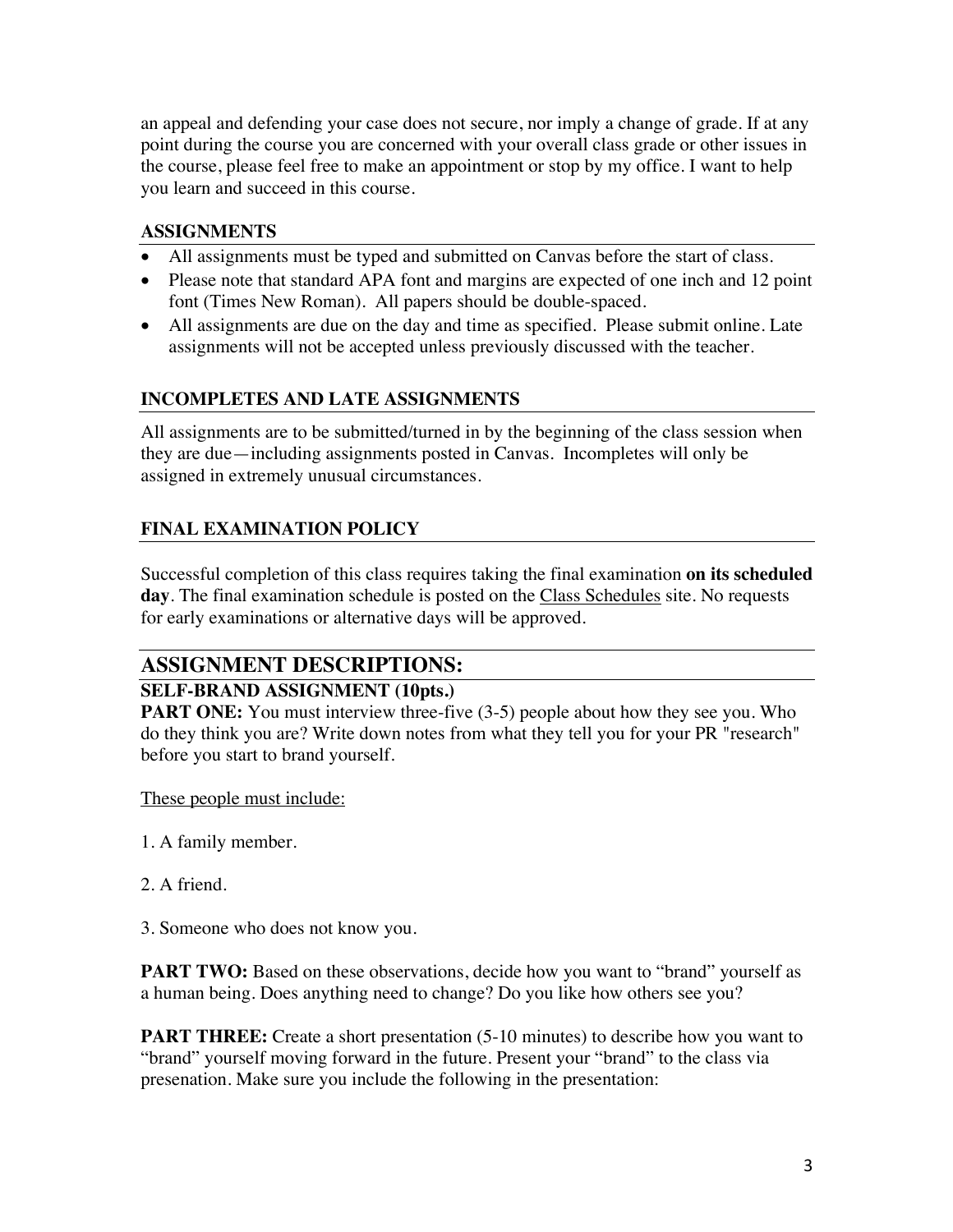- 1. Your current "brand" (including your feedback from interviews and what your media consumption says about your tastes/who you are).
- 2. Three values you hold and/or talents you can use
- 3. A "mission statement" for who you are as a person/ who you want to be
- 4. At least one goal for your future

**FORMATTING DETAILS**: To create and present your brand you can use Google Slides, PowerPoint, or an online platform like Prezi. Please avoid Keynote. Get as creative with it as you want. Remember, you only have a few minutes to share with us, so keep it simple.

#### **WEEKLY MEDIUM ANALYSES (9 @ 5pts each =45 pts.)**

Description: Each week, a medium will be assigned. Students will consume a story through this medium and analyze it according to topics we are learning about in class.

Requirements:

- Actually watch (or listen to, interact with, etc.) the medium
- Analyze storytelling elements
- Describe a portion or or two that you loved or hated (and why)
- 1. Type up analysis and submit on Canvas before class
- 2. Must be present to read to class in person for full points

Style Standard: One page, double-spaced, times new roman, paragraph format.

#### **WEEKLY MEDIUM WORKSHOP (9 @ 5pts each =45 pts.)**

Description: Each week, a medium will be discussed. Students will learn how to create a meaningful story through this electronic medium during a class workshop & submit for participation points.

#### Requirements:

- Attend class workshop
- Follow Directions
- Submit to Cambas
- 3. Type up and submit on Canvas before midnight the following class.
- 4. Must be present in class in person for full points

Style Standard: N/A

### **GUEST QUESTIONS**

Description: Should a guest attend class, students will type up and submit a list of 5 questions to ask each guest based off of their presentation.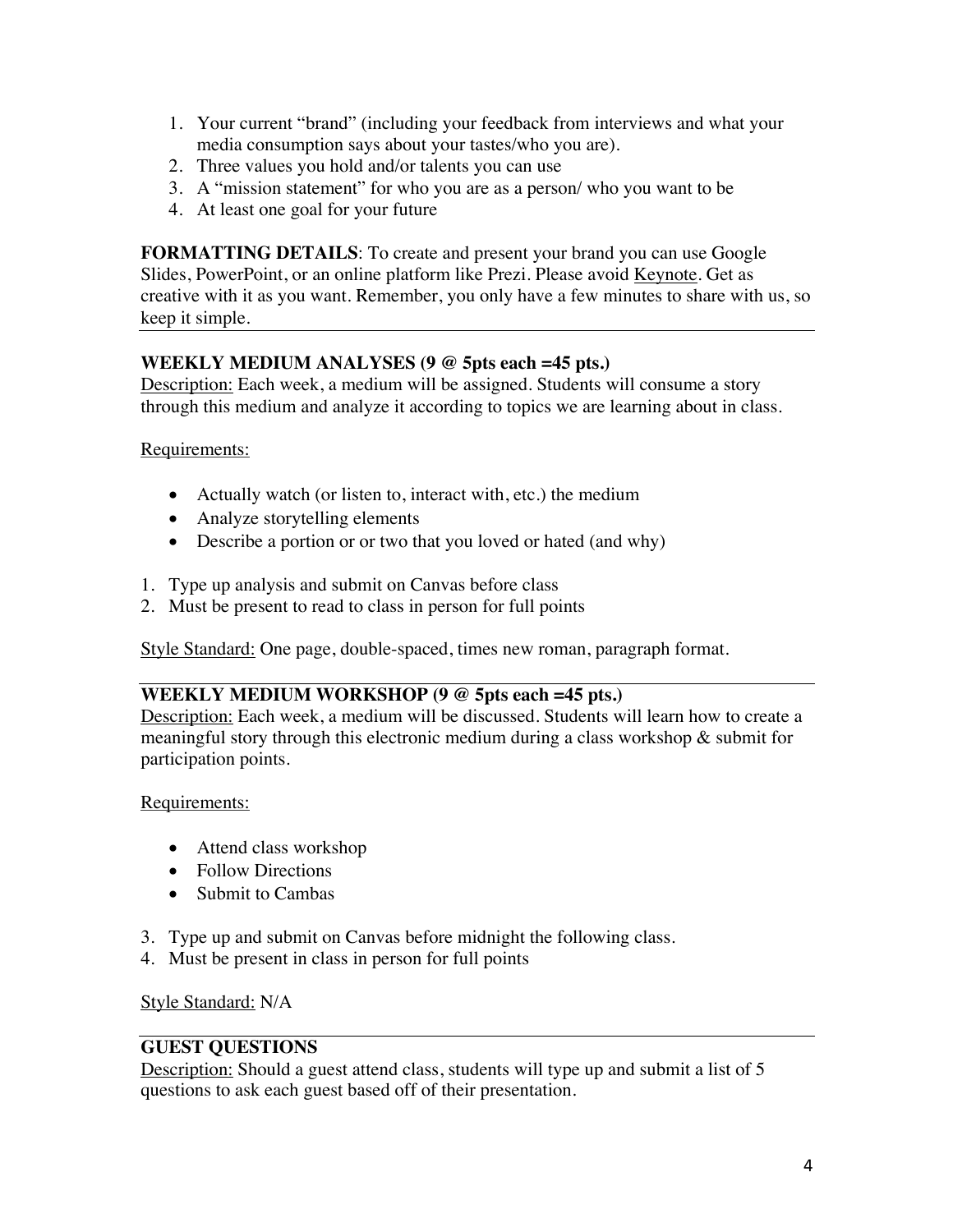Requirements:

- 5 interesting, thought-provoking, and unique (to the speaker) questions
- Submit on Canvas after class.

Style Standard: N/A

### **FINAL PROJECT DRAFT (5pts.)**

Description: Students will choose their favorite electronic medium through which to tell a meaningful story.

Requirements:

- Must be present in-class to receive credit for delivery of script
- Must fulfill the agreed upon "challenge"
- Must respond to other students' drafts as well

Style Standard: Proper script format can be found online, depending on the medium.

## **FINAL PROJECT & PRESENTATIONS (45 pts.)**

Description: Students will choose their favorite electronic medium through which to tell a meaningful story. Students will turn their story into a media product through all they have learned about storytelling and script writing this semester.

Requirements:

- 5-10 minutes
- Proper script (and/or storyboard) formatting
- Visual presentation to walk us through the product as you narrate
- Visuals for your "vision" and potential actors, locations, sets, etc.

Style Standard: Non-Applicable.

# **PLNU POLICY**

#### **PLNU Mission: To Teach ~ To Shape ~ To Send**

Point Loma Nazarene University exists to provide higher education in a vital Christian community where minds are engaged and challenged, character is modeled and formed, and service is an expression of faith. Being of Wesleyan heritage, we strive to be a learning community where grace is foundational, truth is pursued, and holiness is a way of life.

## **PLNU COPYRIGHT POLICY**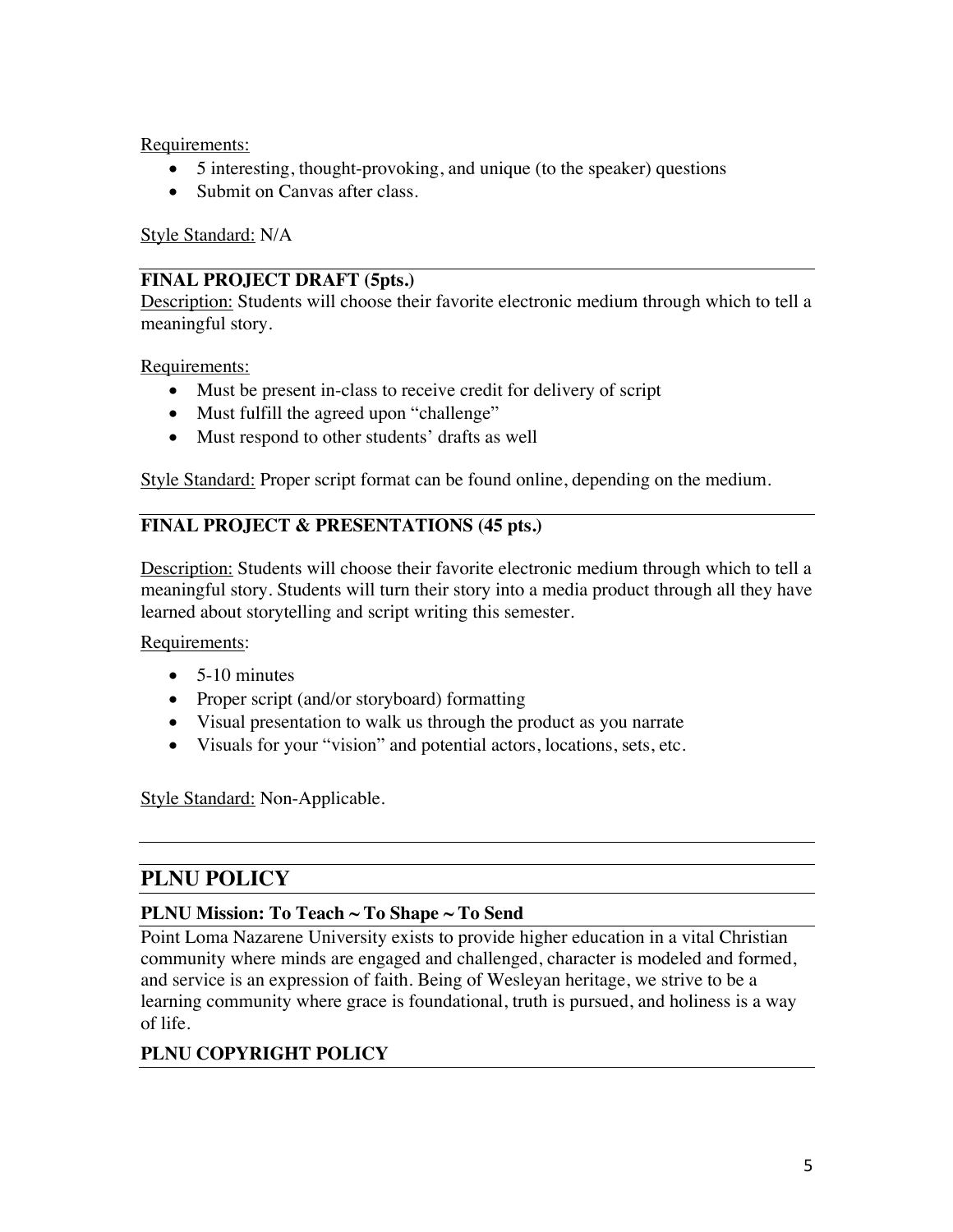Point Loma Nazarene University, as a non-profit educational institution, is entitled by law to use materials protected by the US Copyright Act for classroom education. Any use of those materials outside the class may violate the law.

# **PLNU ACADEMIC HONESTY POLICY**

Students should demonstrate academic honesty by doing original work and by giving appropriate credit to the ideas of others. Academic dishonesty is the act of presenting information, ideas, and/or concepts as one's own when in reality they are the results of another person's creativity and effort. A faculty member who believes a situation involving academic dishonesty has been detected may assign a failing grade for that assignment or examination, or, depending on the seriousness of the offense, for the course. Faculty should follow and students may appeal using the procedure in the university Catalog. See Academic Policies for definitions of kinds of academic dishonesty and for further policy information.

# **PLNU ACADEMIC ACCOMMODATIONS POLICY**

If you have a diagnosed disability, please contact PLNU's Disability Resource Center (DRC) within the first two weeks of class to demonstrate need and to register for accommodation by phone at 619-849-2486 or by e-mail at DRC@pointloma.edu. See Disability Resource Center for additional information.

## **PLNU ATTENDANCE AND PARTICIPATION POLICY**

Regular and punctual attendance at all classes is considered essential to optimum academic achievement. If the student is absent from more than 10 percent of class meetings, the faculty member can file a written report which may result in de-enrollment. If the absences exceed 20 percent, the student may be de-enrolled without notice until the university drop date or, after that date, receive the appropriate grade for their work and participation. See Academic Policies in the Undergraduate Academic Catalog.

| <b>Date</b>            | <b>Discussion/Activity</b>                                          | Due This Day               | <b>Assigned Next</b>       |
|------------------------|---------------------------------------------------------------------|----------------------------|----------------------------|
| Tuesday 1/11           | <b>NO CLASS:</b><br><b>Tuesday as a Monday Schedule</b>             |                            |                            |
| <b>Tuesday 1/18 #1</b> | Co-Creating the Syllabus<br>Due by midnight: Syllabus Input (3 pts) | Syllabus Input             |                            |
| <b>Tuesday 1/25 #2</b> | Introduction to the new class structure.<br>"Self-Brand" Assignment |                            | "Self-Brand"<br>Assignment |
| Tuesday $2/1$ #3       | "Self-Brand" Presentations                                          | "Self-Brand"<br>Assignment | Movie<br>Analysis #1       |

# **COURSE CALENDAR**